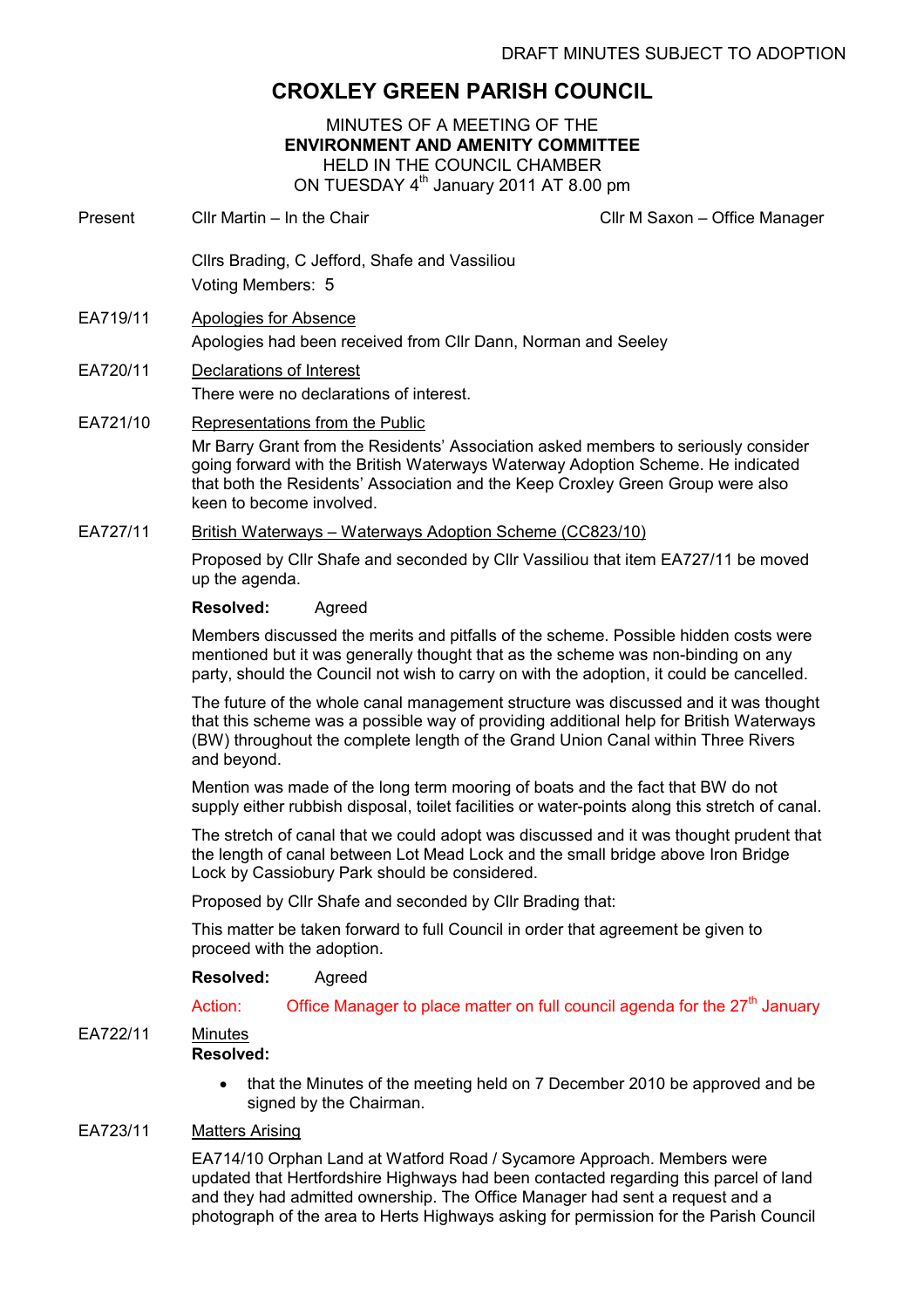to undertake a clear up of the area and some planting works.

It was thought that should permission be given, some removal of ivy from the trees, clearance of undergrowth and planting of species such as Hawthorne would greatly improve the look of the area.

It was noted that with good management, a replacement chain link fence may not be required as hawthorne, pyracantha and other plants would provide sufficient deterrent to trespassers.

Action: Office Manager awaits permissions from Hertfordshire Highways. (Ref:1600376)

EA716/10. Dog waste disposal. Information awaits from Cllr Brading regarding TRDC's dog waste contract.

Action: Cllr Brading to make necessary enquiries with TRDC and report back.

#### EA724/11 Active Works List

The Chairman introduced this item and Members were referred to the active works list which was circulated at the meeting.

The Office Manager explained the slight change in format and requested the Committees approval which was given.

Various matters were brought to the attention of Members.

EA725/11 Review the location of dog waste bins.

Members were provided with a list of the locations of the dog waste bins. A Councillor asked about the relocation of bins close to one another but it was thought that they were generally in the right location.

A Councillor asked about the use of the bins and whether our waste collection company could provide any information on what bins are always full, half full or never used.

Action: Office Manager to email SDK environmental to see of they have or can get such information.

Note: E-mail sent to SDK Environmental 5.1.11. Awaits.

It was asked that the list provided to Councillors be slightly amended to show dog waste bins in 'play areas' to show 'adjacent to play areas'

Action: Office Manager to amend list as requested.

Note: Completed

EA726/11 Chairman's Charity Quiz – Information from Councillor Jefford

The Parish Council quiz will be held on Saturday  $26<sup>th</sup>$  March 2011 at St Oswald's Church Hall. Tickets will £8.50 per head. No tickets will be issued without payment.

It was asked that the Council website be updated with the information.

Raffle Prizes were now being accepted into the Parish Council Office

Action: Councillors please note

Cllr Jefford asked for assistance in the set up and take down of the event.

Cllr Saxon to undertake role of Quizmaster.

It was asked the DJC sounds be contacted to provide the PA equipment.

Action: Office Manager to book DJC Sound Systems

Note: DJC Sounds contacted 5.1.11 and confirmed

A question was raised concerning the use of the Village Hall as the venue but it was noted that the catering and storage facilities there were not suitable.